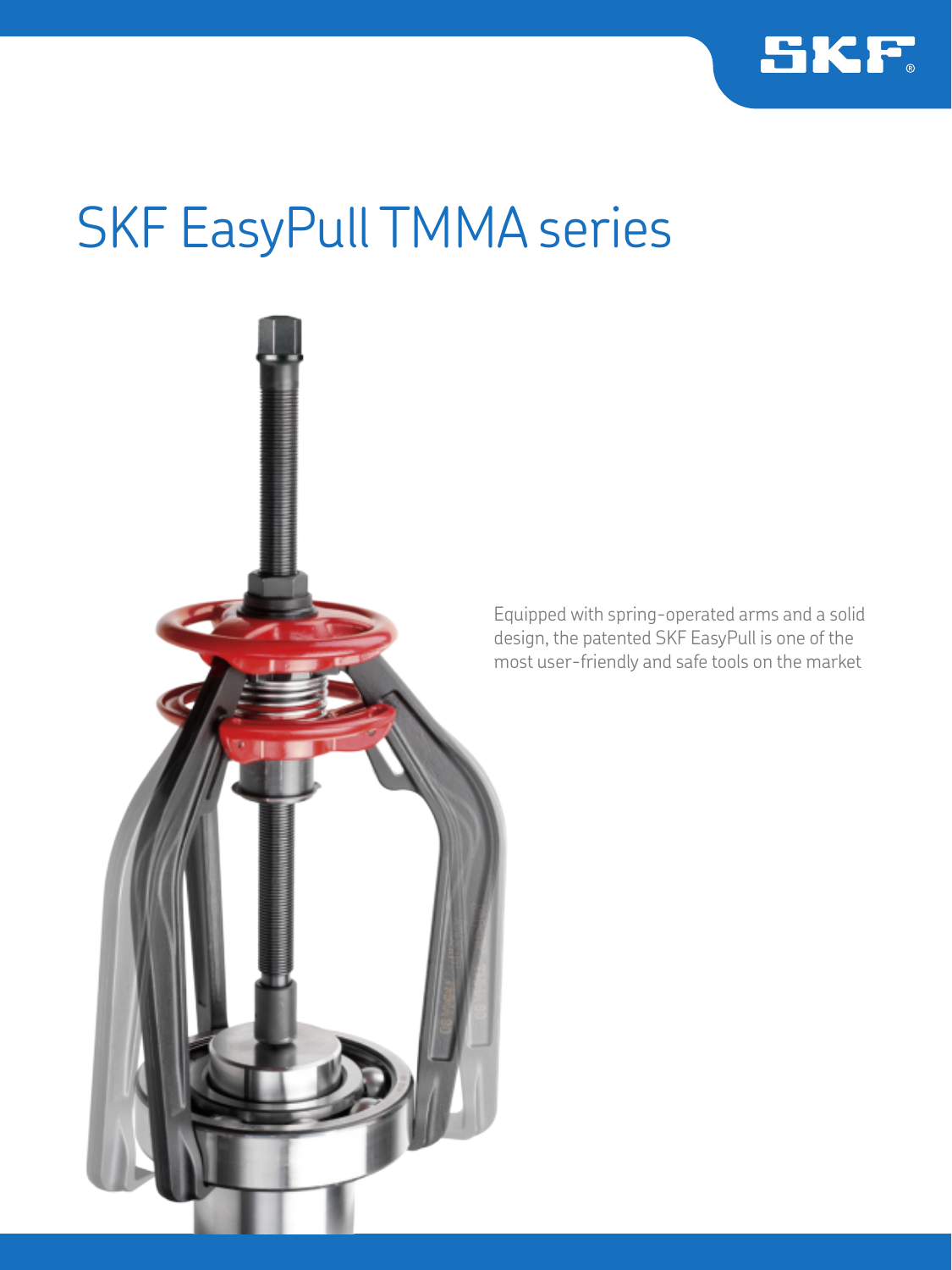## SKF EasyPull

Equipped with spring-operated arms and a solid design, the patented SKF EasyPull is one of the most user-friendly and safe tools on the market. Ergonomically designed, the spring-operated arms enable the user to position the puller behind the component with just one movement. The SKF EasyPull is available in mechanical and hydraulically assisted versions, as well as complete kits with a tri-section pulling plate and a puller protection blanket.



#### Safe and simple bearing dismounting

## Mechanical pullers TMMA series

- Sturdy design allows dismounting of components even in the tightest application in a safe manner
- The unique red rings spring-operated opening mechanism allows the SKF EasyPull to be placed behind the component with one movement of the hands
- Self-locking arms help prevent the risk of puller slipping under load
- Double hexagonal heads allow easier application of withdrawal force
- Self-centring capability and nosepiece help avoid damage to shaft
- Efficient use of time due to quick dismounting
- Available in three sizes with a withdrawal force of 60, 80 or 120 kN *(6.7, 9.0 or 13.5 US ton)*, enabling easy selection
- TMHS series hydraulic force generators are available as an accessory for the 80 and 120 kN versions



#### Quick and virtually effortless bearing dismounting

### Hydraulic pullers TMMA ..H series

- Ready-to-use, integrated hydraulic cylinder, pump and puller thus it is assembly-free and it is not necessary to purchase separate parts
- Safety valve prevents spindles and pullers from being overloaded if excessive force is applied
- The spring-loaded centre point on the hydraulic spindle allows easy centring of the puller on the shaft without damaging the shaft
- The TMMA 100H has a maximum withdrawal force of 100 kN and a long stroke of 80 mm , which facilitates most dismounting jobs in just one operation
- For dismounting jobs requiring less force, SKF offers a 75 kN version, the hydraulic EasyPull TMMA 75H with a maximum stroke of 75 mm
- Supplied with extension pieces and one nosepiece

| Technical data                                       |                                     |                       |                                    |                                    |                                 |
|------------------------------------------------------|-------------------------------------|-----------------------|------------------------------------|------------------------------------|---------------------------------|
| Designation                                          | TMMA 60                             | TMMA80                | <b>TMMA 120</b>                    | TMMA 75H                           | <b>TMMA 100H</b>                |
| Width of grip external, minimum                      | 36 mm (1.4 in.)                     | 52 mm (2.0 in.)       | 75 mm (3.0 in.)                    | 52 mm $(2 in.)$                    | $75 \text{ mm} (3 \text{ in.})$ |
| Width of grip external, maximum                      | $150 \text{ mm } (5.9 \text{ in.})$ | 200 mm (7.8 in.)      | $250 \text{ mm} (9.8 \text{ in.})$ | $200 \text{ mm} (7.8 \text{ in.})$ | 250 mm (9.8 in.)                |
| Effective arm length                                 | $150 \text{ mm } (5.9 \text{ in.})$ | 200 mm (7.8 in.)      | $250 \text{ mm} (9.8 \text{ in.})$ | $200 \text{ mm} (7.8 \text{ in.})$ | 250 mm (9.8 in.)                |
| Maximum withdrawal force                             | 60 kN (6.7 US ton)                  | 80 kN (9.0 US ton)    | 120 kN (13.5 US ton)               | 75 kN (8.4 US ton)                 | 100 kN (11.2 US ton)            |
| Claw height                                          | $7,5$ mm $(0.30$ in.)               | $9,8$ mm $(0.39$ in.) | 13,8 mm $(0.54 \text{ in.})$       | $9,8$ mm $(0.39$ in.)              | 13,8 mm $(0.54 \text{ in.})$    |
| Hydraulic spindle                                    |                                     |                       |                                    | TMHS 75                            | <b>TMHS 100</b>                 |
| Adapter: possible to upgrade to<br>hydraulic version |                                     | TMHS 75               | <b>TMHS 100</b>                    |                                    |                                 |
| Total weight                                         | 4,0 kg $(8.8 lb)$                   | 5,7 kg $(12.6 lb)$    | 10,6 kg $(23.4 \text{ lb})$        | $7.0 \text{ kg} (15.4 \text{ lb})$ | 13,2 kg (29 lb)                 |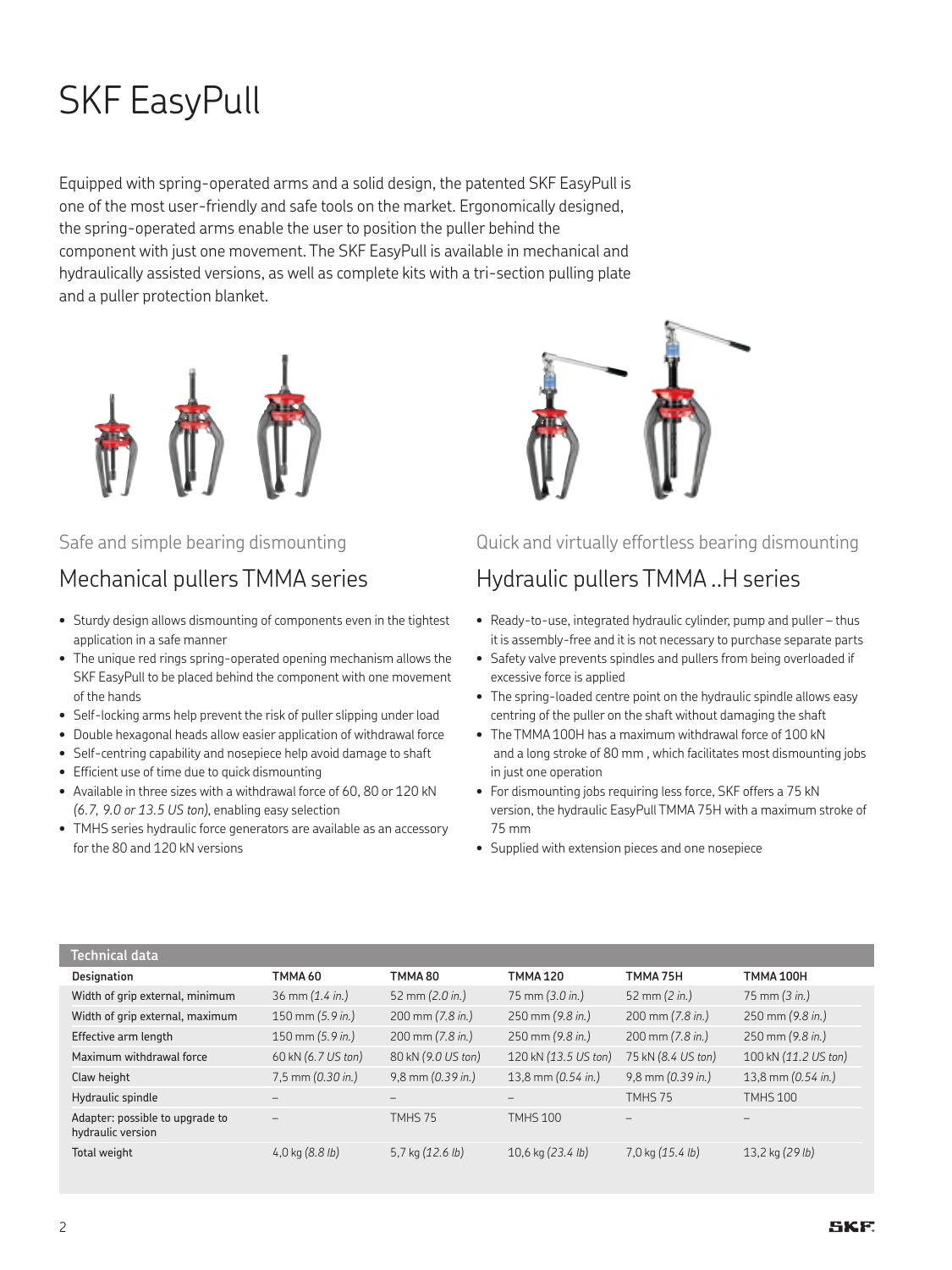

#### A complete bearing dismounting solution

## Hydraulic puller sets TMMA ..H /SET series

- • A set consisting of a hydraulically assisted SKF EasyPull together with a tri-section pulling plate, TMMS series, and a puller protection blanket facilitate an easy, safe and virtually damage-free dismounting
- Especially suitable for dismounting spherical roller and CARB toroidal roller bearings, and other components such as pulleys and flywheels
- A puller protection blanket, TMMX series, made of a strong transparent material allows the user to visually follow the dismounting procedure. While dismounting, the blanket helps to protect from flying fragments of bearings or other components, thereby enhancing user safety
- A sturdy custom-made storage case with room for all parts minimises the risk of loosing or damaging the set's components



| Technical data            |                                                                              |                                                                          |
|---------------------------|------------------------------------------------------------------------------|--------------------------------------------------------------------------|
| Designation               | TMMA 75H/SET                                                                 | TMMA 100H/SET                                                            |
| Puller                    | TMMA 75H                                                                     | TMMA100H                                                                 |
| Tri-section pulling plate | <b>TMMS 100</b>                                                              | <b>TMMS160</b>                                                           |
| Puller protection blanket | <b>TMMX 280</b>                                                              | <b>TMMX350</b>                                                           |
| Dimensions of case        | $600 \times 235 \times 225$ mm<br>$(23.6 \times 9.3 \times 8.6 \text{ in.})$ | $680 \times 320 \times 270$ mm<br>$(27 \times 13 \times 11 \text{ in.})$ |
| Total weight              | 15,0 kg $(33.1 \text{ lb})$                                                  | 31,6 kg (70 lb)                                                          |